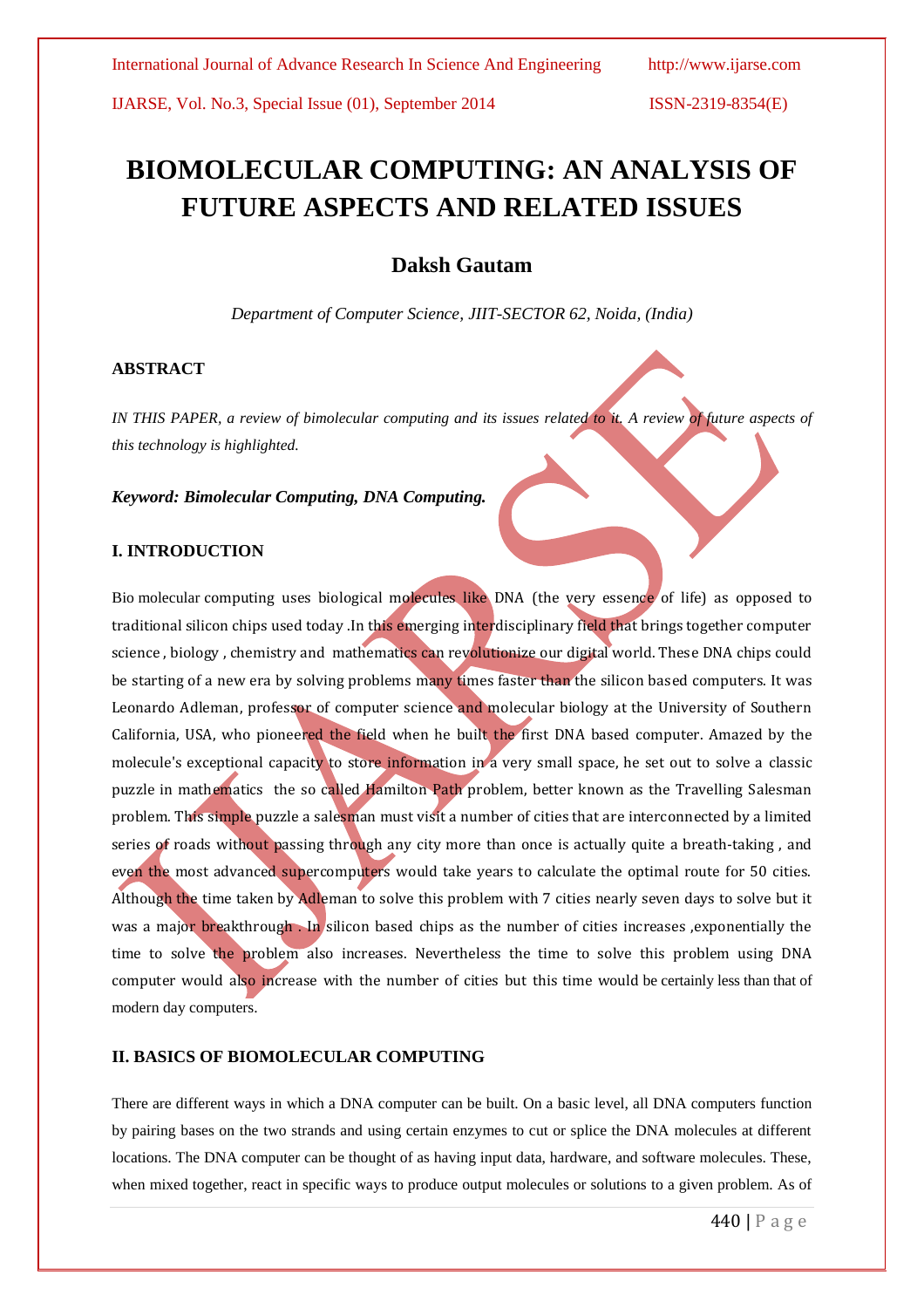today, DNA computers may exist in test tubes or as DNA-based logic switches, much like the digital logic gates in modern computers. These may even be fully programmable.

#### **III. DNA – DEOXYRIBONUCLIC ACID**

Deoxyribonucleic acid is a molecule that encodes the genetic instructions used in the development and functioning of all known living organisms and many viruses. DNA is a long polymer of deoxyribonucleotides. The length of DNA usually defined as number of nucleotides or a pair of nucleotides referred to as base-pairs present in it. A nucleotide has three components – a nitrogenous base, a pentose sugar (ribose in case of RNA and deoxyribose for DNA) and a phosphate group. There are two types of nitrogenous bases- Purines (Adenine and Guanine) and Pyrimidines (Cytosine, Uracil and Thymine) is present in DNA . Uracil is present in the RNA at the place of Thymine. A nitrogenous base is linked to the pentose sugar though a N-glycosidic linkage to form a nucleoside. When a phosphate group is linked to 5 ´- OH of a nucleoside through phosphoester linkage, a corresponding nucleotide (or deoxynucleotide depending upon the type of sugar present is formed) is formed. Two nucleotide are linked through 3´-5´ phosphodiester linkage to form a dinucleotide. Several nucleotides can be joined in such a manner to form a polynucleotide chain. A polymer thus formed has at one end a free phosphate moiety at 5´- end of ribose sugar, which is referred to as 5 ´ - end of polynucleotide chain. Similarly, at the other end of the polymer the ribose has a free 3´-OH group which is referred to as 3´-end of the polynucleotide chain is formed due to sugar and phosphates. The nitrogenous bases linked to sugar moiety project from the backbone. It was only in 1953 that James Watson and Francis Cirk , based on the X-Ray diffraction data produced by Maurice Wilkins and Rosalind Franklin , proposed a very simple but famous Double Helix model for the structure of DNA, the ratios between Adenine and Thymine and Guanine and Cytosine are constant and equals one. The base paring confers a very unique property to the polynucleotide chains. They are said to be complementary to each other, and therefore if the sequence of bases in one strand is known then the sequence in another strand can be predicted and the combination of two leads to the Double-Helix Structure of the DNA. The salient features of the Double – Helix structure of DNA are as follows: it is made of two polynucleotide chain, where the backbone is constituted by sugar-phosphate, and the bases project inside. The two chains have anti-parallel polarity. It means, if one chain has the polarity  $5'$ - $>$  3', the other has  $3 \rightarrow 5'$ . The bases in two strands are paired through hydrogen bond(H-Bonds) forming base pairs. Adenine forms two hydrogen bonds with Thymine from opposite strand and vice-versa. Similarly, Guanine is

bonded with Cytosine with three H-bonds. As a result, always a purine comes opposite to a pyrimidine. This generates approximately uniform distance between the two strands of the helix. The two chains are coiled in a right-handed fashion. The pitch of the helix is 3.4 nm and there are roughly 10bp in each turn. Consequently , the distance between a base pairs in a helix approximately equal to 0.34 nanometre .The plane of one base pair stacks over the other in double helix. This in addition to H-bonds, confers the stability of the helical structure.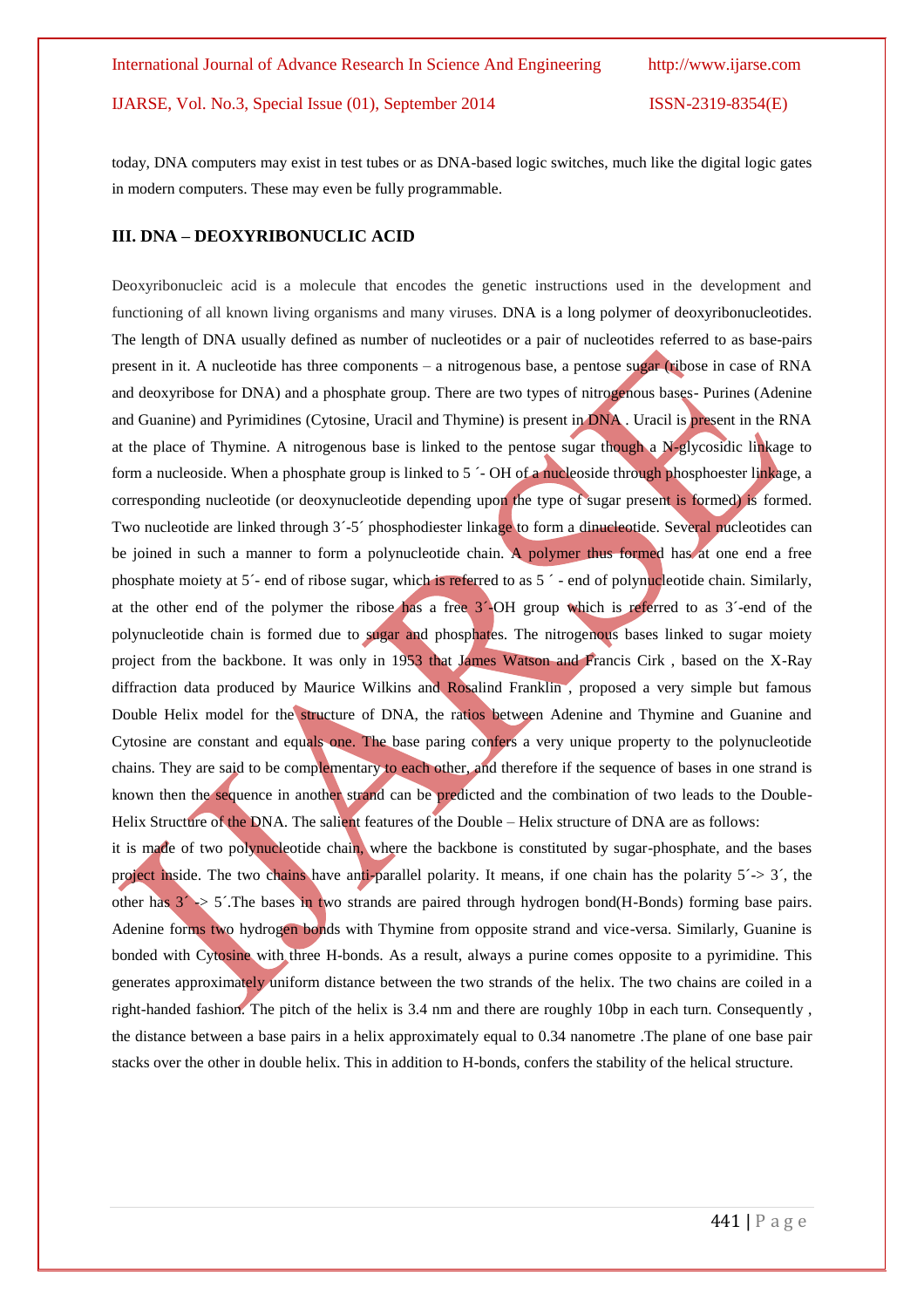## **IV. DIAGRAM ON THE NEXT PAGE**

- 1. Nucleotides
- 2. Double Helix Structure Formation



"0322 DNA Nucleotides" by OpenStax College - Anatomy & Physiology, Connexions Web site. http://cnx.org/content/col11496/1.6/, Jun 19, 2013.. Licensed under Creative Commons Attribution 3.0 2qqvia Wikimedia Commons –

http://commons.wikimedia.org/wiki/File:0322\_DNA\_Nucleotides.jpg#mediaviewer/File:0322\_DNA\_Nucleotid es.jpg

# **V. TRAVELLING SALESMAN PROBLEM OR HAMILTON PATH PROBLEM (ADLEMAN EXPERIMENT)**

Adleman was impressed by the parallel computation abilities of DNA.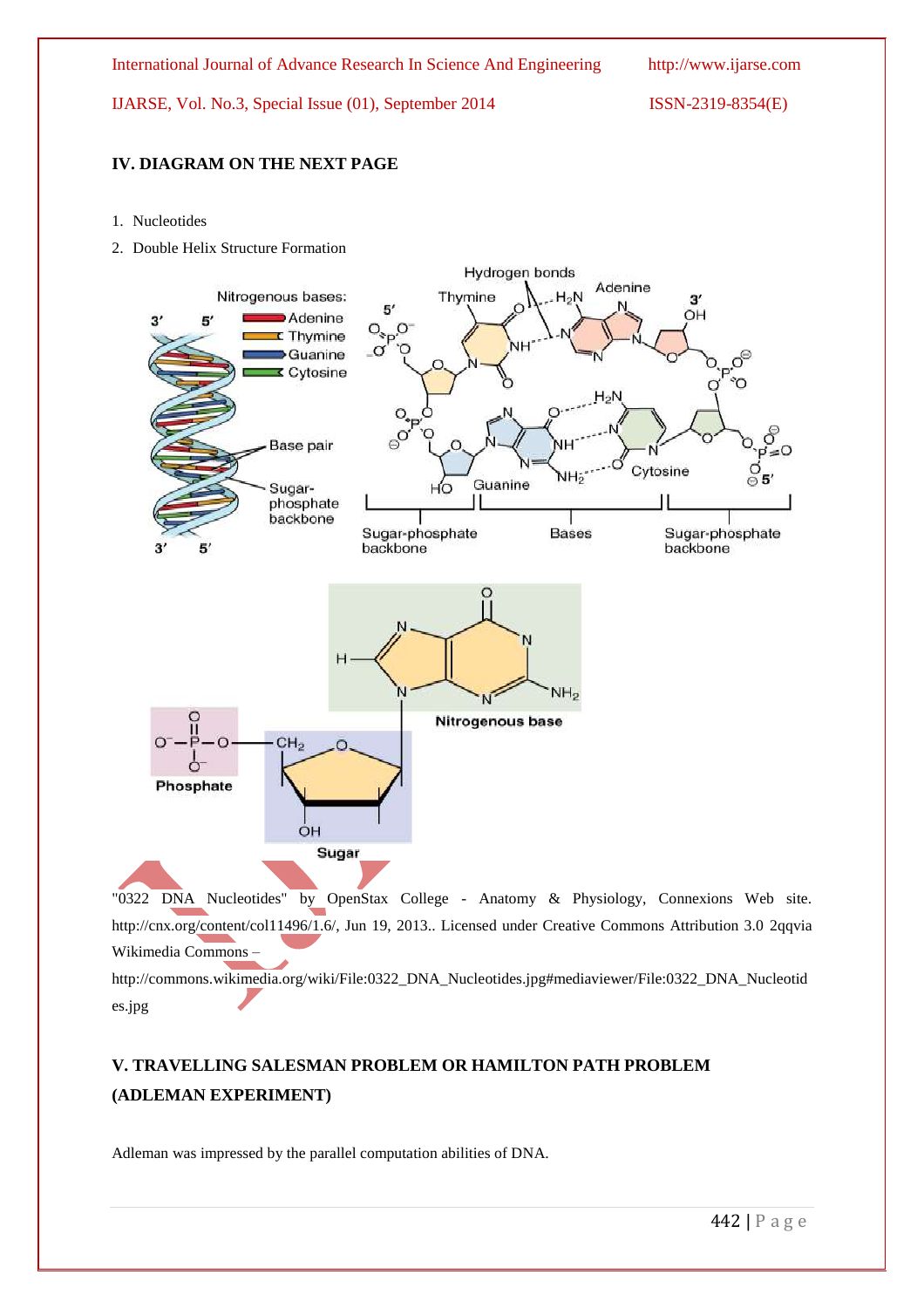All cities were encoded in the form of DNA sequences, mainly named after nitrogenous their nitrogenous bases. The single stranded DNA molecules were made by a DNA synthesizer and routes can be created by linking (complimentary sequence) the respective codes of different cities .All the strands are combined by the action of an enzyme "ligase" so as to generate all possible routes. This was done by the normal process of merging two DNA strands.

Strands with start and end cities were separated. As the test tube contains various lengths of combined routes(strands), so in order to sort out the strands with the start and end cities using the POLYMERASE CHAIN REACTION.

Our test tube in now filled with DNA strands with correct start and end cities, Now our job is to isolate chains with correct number of cities and this can be done by Gel Electrophoresis method.

Now , the test tube contains the strands of specified length. Next step is to select the complete set of cities , so the each city is visited only once.



# Created by Paint X

#### **VI. ISSUES IN BIOMOLECULAR COMPUTING**

#### **5.1 Requires Exponential Resource In Terms Of Memory**

Generating solution sets, even for some relatively simple problems, may require impractically large amounts of memory. Although DNA can store a trillion times more information than current storage media, the way in which the information is processed necessitates a massive amount of DNA if larger-scale problems are to be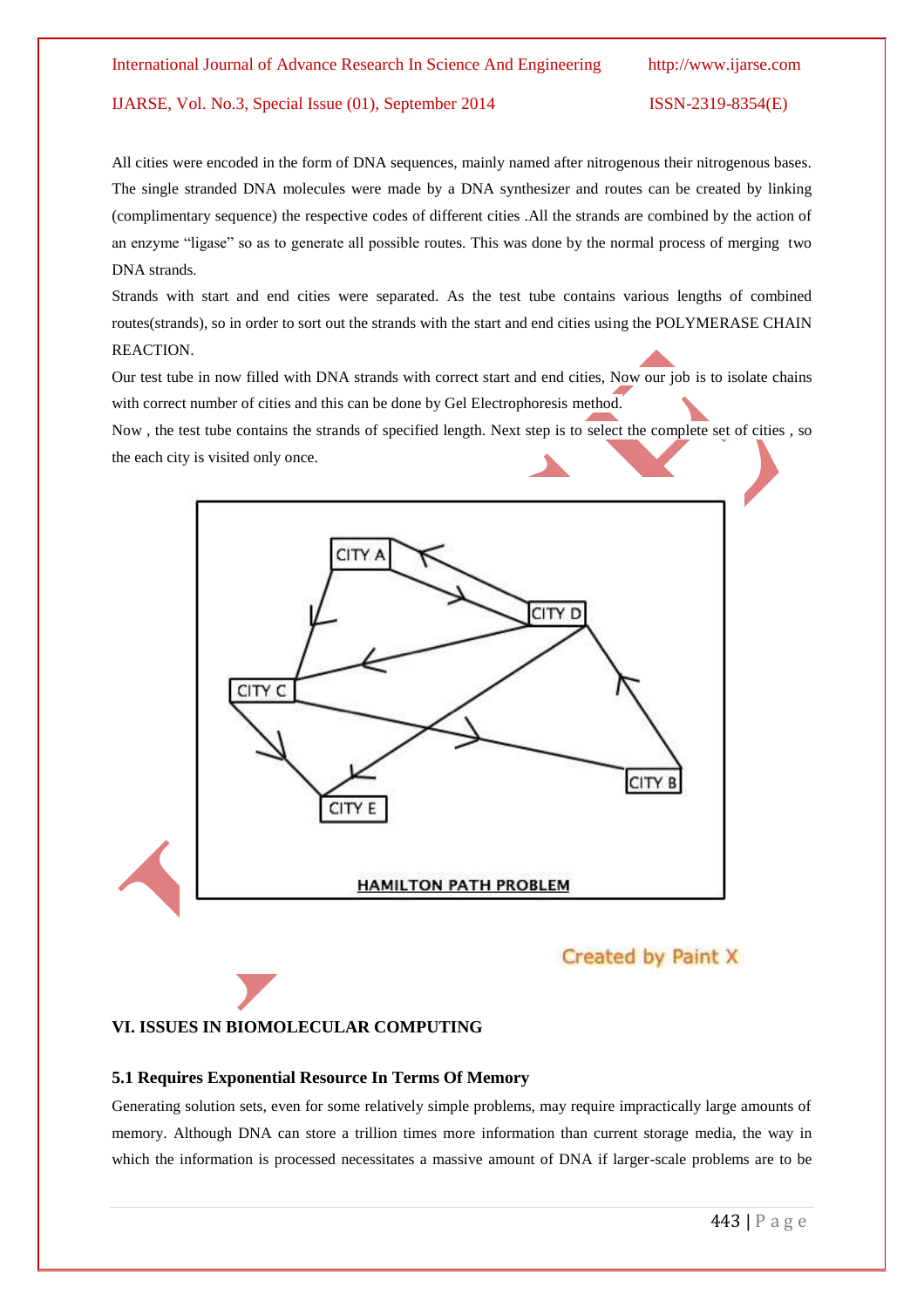solved.

#### **5.2 Accuracy**

DNA synthesis is liable to errors, such as mismatching pairs, and is highly dependent on the accuracy of the enzymes involved. In addition, the chance of errors increases exponentially, limiting the number of operations you can do successively before the probability becomes greater than producing the correct result.

#### **5.3 Resource Intensive**

Each stage of parallel operations requires time measured in hours or days, with extensive human or mechanical intervention between steps. Since a set of DNA strands is tailored to a specific problem, a new set would have to be made for each new problem (Kiernan). Algorithms can be executed in polynomial time due to the massive parallelism inherent in DNA computation, but they are limited in applicability to small instances of these problems because they require the generation of an unrestricted solution space. For example, the DNA encoding of all paths of a Traveling Salesman problem with 200 cities would weigh more than the earth (Miller).

#### **5.4 Hydrolysis**

Over a period of time the DNA molecules are at a risk of fracture. After six months are so if DNA computers would come into existence , then the DNA strands would have to be changed .

### **5.5 Information Untransmissable**

Although DNA has got impressive capacity to store huge amounts of data, but problem of data transfer from one DNA strand to another remains unsolved. No further developments has taken place to rectify this problem. Overall, many technological challenges remain before DNA computing can be widely used. New techniques must be developed to reduce the number of computational errors produced by unwanted chemical reactions with the DNA strands, and steps in processing DNA need to be eliminated, combined or accelerated (Kiernan).

# **VI. ADVANTAGES OF BIOMOLECULAR COMPUTING**

#### **6.1 Parallel Computation**

Electronics computers work in a sequential manner.An early computer created by Hungarian mathematician John von Neumann (1903-1957). It included three components used by most computers today: a CPU; a slow-to-access storage area, like a hard drive ; and secondary fast-access memory (RAM ). The machines stored instructions as binary values (creating the stored program concept) and executed instructions sequentially - the processor fetched instructions one at a time and processed them. Today "von Neumann architecture" often refers to the sequential nature of computers based on this model.

Moore's law is the observation that, over the, the number of transistors in a dense integrated circuit doubles approximately every two years. The law is named after Gordon E. Moore, co-founder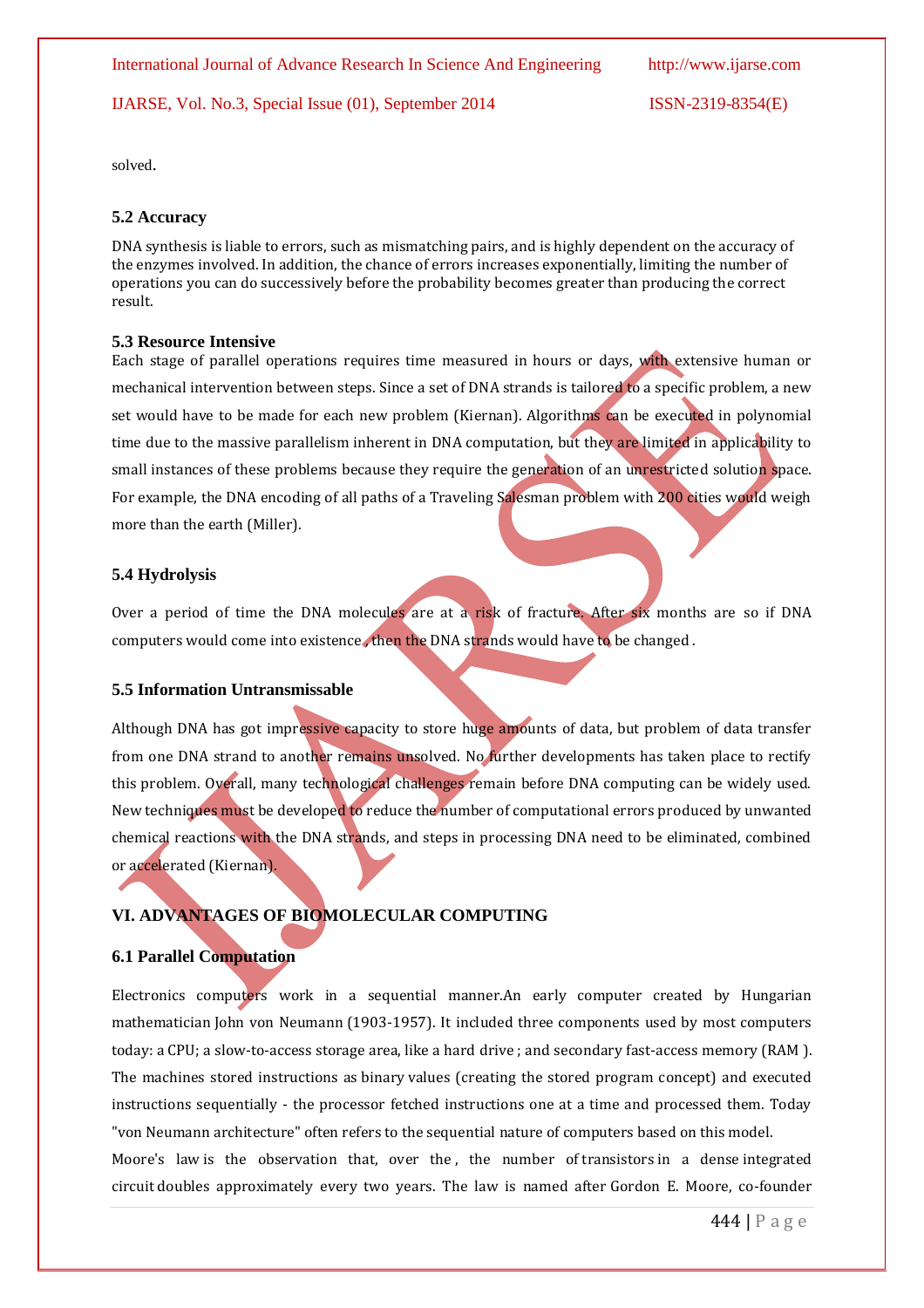of Intel Corporation, who described the trend in his 1965 paper.The period is often quoted as 18 months because of Intel executive David House, who predicted that chip performance would double every 18 months (being a combination of the effect of more transistors and their being faster). Today increasing performance of silicon computing means faster clock cycles, where the emphasis is on the speed of CPU not the size of memory.For DNA computing the power comes from the memory capacity and parallel computing . If forced to behave sequentially the DNA loses its appeal. For example look at the read and write rates of the DNA . In the bacteria the DNA can be replicated at the rate of 500 base pairs per second. Biologically its quite fast (10 times faster than the human cell) and considering low error rate a remarkable achievement . But this is only 1000 bits per second , which is equal to snail's rate. But look what happens if we allow replication enzymes to work in parallel on the DNA molecule. Even before the completion of first DNA strand , replication of second strands of DNA gets started , so the data rate jumps to 2000 bits per sec. Look what happens when the replication is finished the number of DNA strands increases exponentially(2n iterations after n iterations). With each additionally strands the DNA rates increases by 1000 bits per second . So after 10 iterations, the DNA is replicated at the reate of 1000 Mbits per second, and after 30 it increases to 1000 Gbits per second. This is beyond the sustained data rate of the present hard drives. The massively parallel processing capabilities of DNA computers has the potential of speeding up large, but otherwise solvable, polynomial time problems requiring relatively few operations. For instance, a mix of 1,018 strands of DNA could operate at 10,000 times the speed of today's advanced supercomputers.

#### **6.2 Astonishing Memory Capacity**

Storing information in molecules of DNA allows for an information density of approximately 1 bit per cubic nanometer. The bases of DNA molecules which represent the minimize in it of information in DNA computers , are every 0.34 nanometer along the DNA molecule , giving DNA a remarkable density of nearly 18 mega bits per inch. In two dimensions if you assume one base per square nanometer , the data density is over one million Gigabits per square inch. Compare this to the data density of a typical high performance hard drive which is about 7 gigabits per square inch. Traditional storage media, such as videotapes, require 10^12 cubic nanometres of space to store a single bit of information; DNA molecules require just one cubic nanometre per bit. In other words, a single cubic centimetre of DNA holds more information than a trillion CDs . This is because the data density of DNA molecules approaches 18 Mbits per inch, whereas today's computer hard drives can only store less than 1/100,000 of this information in the same amount of space .A ccording to recent stats one cubic centimeter of DNA can store up to 10E21 bits of information, whereas the current computer have a maximum memory capacity of 10 E14 . As estimated a single DNA computer could contain more data compared to all the existing computer memories combines. One gram of GENETIC material, which would occupy about one cubic centimeter can hold as much as 1 trillion DGs , according to ADLEMAN.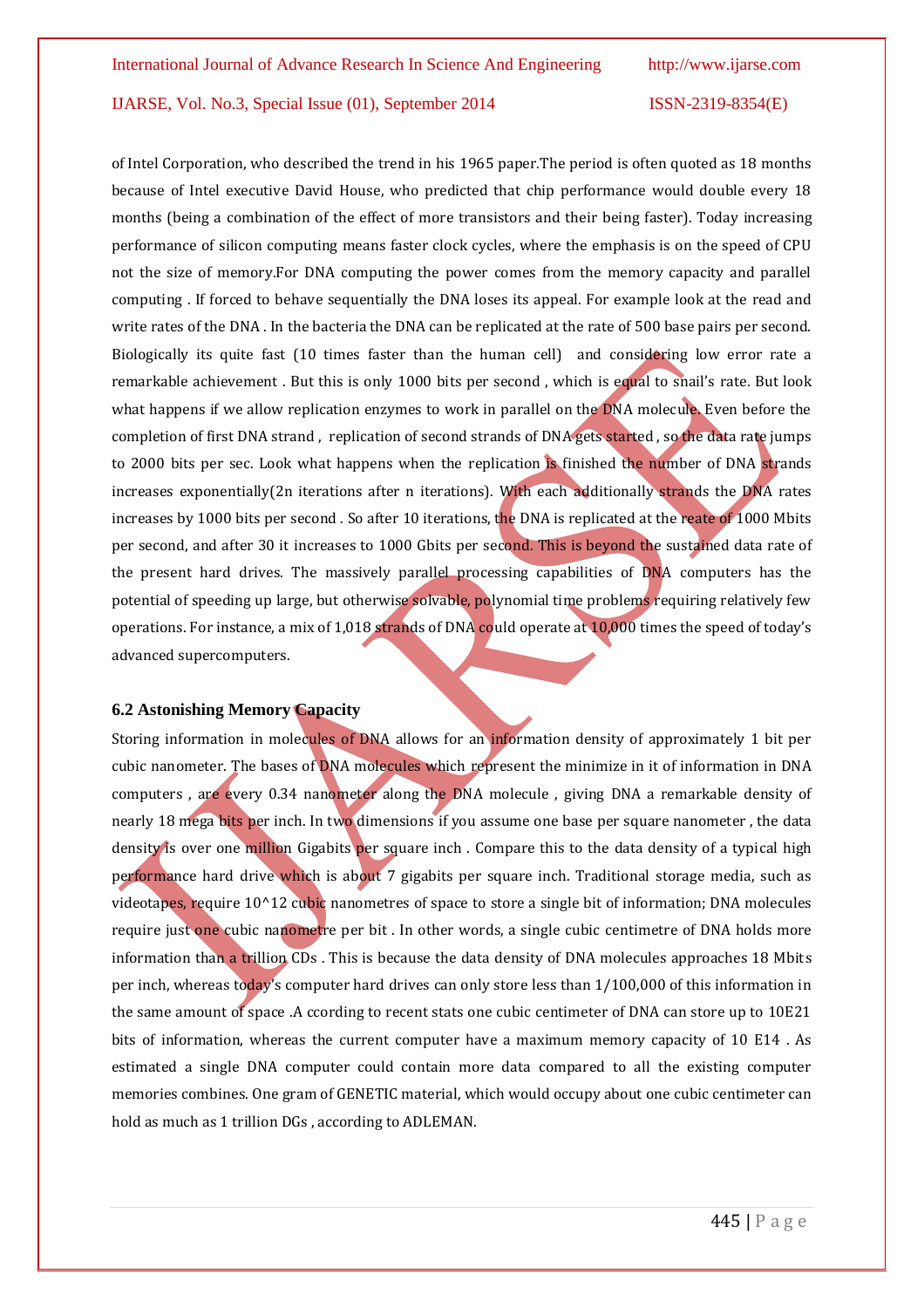#### **6.3 Low Power Dessipation**

The potential of DNA based computation lies in the fact that DNA has gigantic memory capacity and also the fact that the biochemical operations dissipate so little energy " says University of Rochester computer scientist Misnuori Ogirhara. DNA computer can perform 2 X 1019 ligation operation per joule . This is amazing considering that the second law of thermodynamics dictates a theoretical maximum of 34 X 1019 operations per joule at 300 K.

#### **6.4 High Performance Rate**

Performing millions of operations simultaneously allows the performance rate of DNA strands to increase exponentially. Adleman's experiment was executed at 1,014 operations per second, a rate of 100 Teraflops (100 trillion floating point operations per second). The world's fastest supercomputer runs at just 35.8 Teraflops

The DNA computer has clear advantages over conventional computers when applied to problems that can be divided into separate, non-sequential tasks. The reason is that DNA strands can hold so much data in memory and conduct multiple operations at once, thus solving decomposable problems much faster. On the other hand, non-decomposable problems, those that require many sequential operations are much more efficient on a conventional computer due to the length of time required to conduct the biochemical operations (Adams).

With large influx of billions of dollars into this genetic related Research and Development, soon more optimized algorithms will be developed and will utilize the supreme power of parallel computation of DNA.Today we have many companies making DNA chips where DNA strands are attached to a silicon substrate in large arrays (affymetrix gene chip). The human genome project Is making a rapid developments in the sequencing technology. The future of DNA computing is speed, automation and miniaturization.

# **VII. CONCLUSION**

With these qualities in mind the , the comparison between the conventional computing and "classic" DNA computation comes down ot one of depth versus breath . A working DNA computer might hold an advantage over conventional computers when applied to decomposable problem, those problems that can be divided into non-sequential task, separate task because they can hold so much data in memory and conduct so many operations all at once. However for the sequential the silicon computers score over the DNA computers in terms of efficiency. Although in the near future it is uncertain that bimolecular computers will completely replace the conventional silicon computers instead both would work in tandem. As DNA is abundant, there is no dearth of cheap, raw materials to manufacture these computers. They also use far less energy than traditional computers, according to National Geographic. While DNA computers may not be able to run operating systems, games, or spreadsheet applications, they show great potential for heavy data-crunching supercomputers. Their use would also mean a change in the understanding of computers as we know them. he difference with Quantum Computing is dramatic.